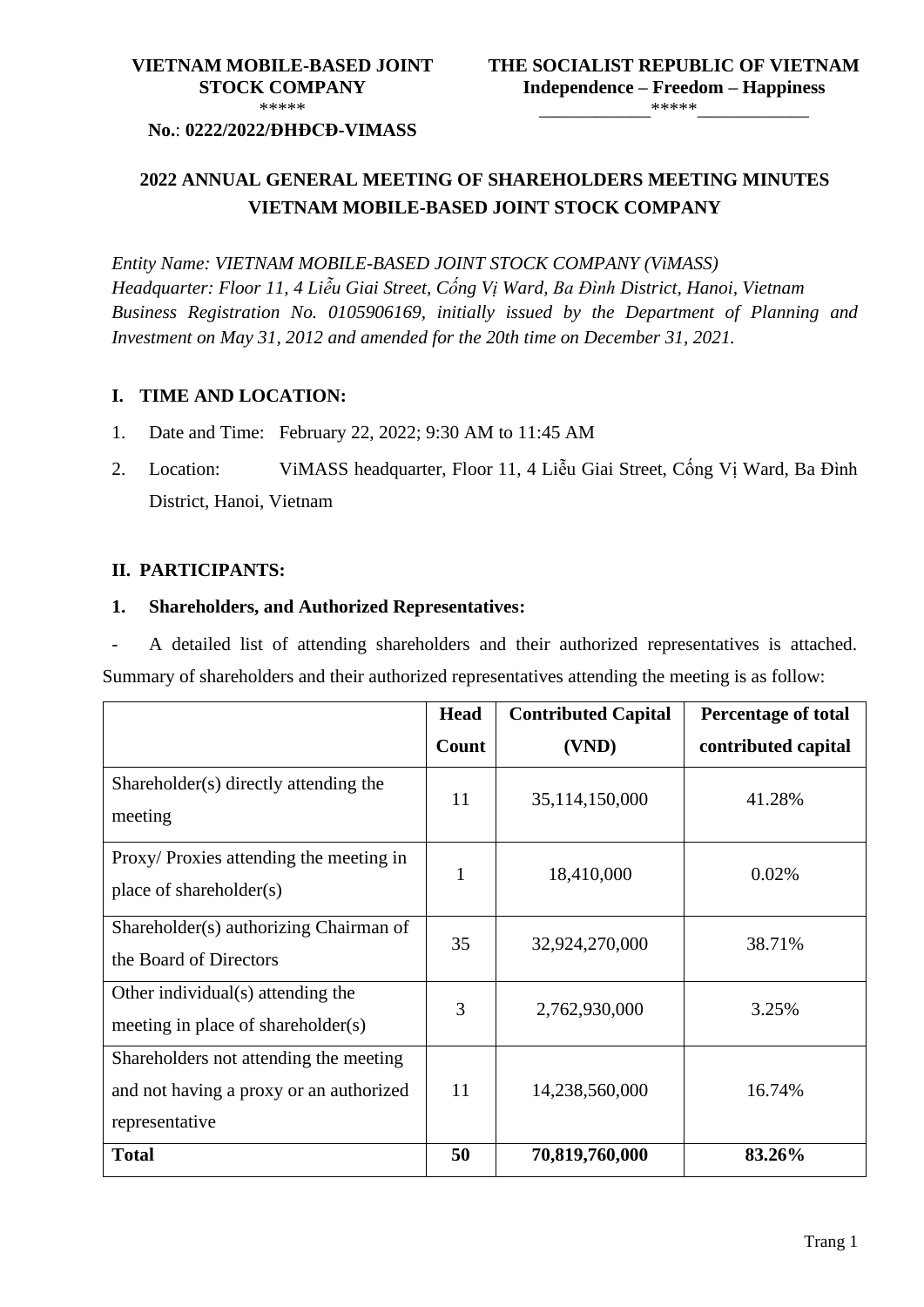# **2. The Meeting Presidium, The Secretariat, The Board of Voting approved by 100% attending members:**

| $\blacksquare$                  | <b>Meeting Presidium:</b> | Mr. Trần Việt Trung     | - Chairman of the Board of Directors                       |
|---------------------------------|---------------------------|-------------------------|------------------------------------------------------------|
|                                 |                           | Mr. Dương Dũng Triều    | - Vice Chairman of the Board                               |
|                                 |                           | Mr. Trần Nam Trung      | - Head of the Supervisory Board                            |
| $\omega_{\rm{eff}}$             | The Secretariat:          |                         | Ms. Hoàng Thị Thiên Trang - Secretary assigned by Chairman |
| $\frac{1}{2}$ and $\frac{1}{2}$ | The Board of Voting:      | Mr. Lê Hải Đoàn         | - Authorized Rep of HiPT Co.                               |
|                                 |                           | Mr. Nguyễn Trọng Thành  | - Shareholder, Executive VP                                |
|                                 |                           | Mrs. Nguyễn Thị Ngọc Hà | - Comptroller                                              |

#### **III.CONTENTS OF THE MEETING:**

- 1. Chairman of the Board/ Chief Executive Officer presented issues to be discussed.
- 2. 100% attending shareholders and authorized representatives approved the following contents of the 2022 Annual General Meeting of Shareholders:
- Review and vote on the audited financial statements for the fiscal year 2021;
- Review and vote on the Annual Report of Chairman of the Board;
- Review and vote on the Report of the Supervisory Board;
- Review and vote on the CEO's 2021 annual general report and 2022 business strategy;
- Review and vote on the election of Mr. Trần Việt Hưng as a Member of the Board of Directors;
- Review and vote on the election of Mr. Lê Hải Đoàn as a member of the Supervisory Board;
- Review and vote to authorize the CEO to establish 6 to 9 additional branches in 2022 in Nam Định, Phú Yên, An Giang, Đà Nẵng, Cần Thơ, Hải Phòng, Huế, Kiên Giang, Thanh Hóa;
- Review and vote to allow employees (full-time, part-time or collaborators) to contribute capital in the total amount of 4,476,680,000 VND to increase charter capital of ViMASS from 85,058,320,000 VND to 89,535,000,000 VND. The amount of capital contributed by each person is proportional to the income of that individual as of February 22, 2022. Capital is to be contributed before 5:00 PM on March 08, 2022.
- Review and vote to establish QR Vietnam Joint Stock Company (dba QR VN) with a charter capital of 6 billion VND before March 31, 2022, of which 4 billion is to be contributed by ViMASS and 2 billion is to be contributed by the employees, of which the allowable contribution for each employee is proportional to the income of that individual as of March 15, 2022. Additionally, review and vote to appoint Mr. Trần Việt Trung (CEO) to represent a contributed capital in the amount of 3 billion VND (50% of charter capital), and Mr. Lê Việt Tấn (Branch Director – Ho Chi Minh City) to represent a contributed capital in the amount of 1 billion VND (16.67% of charter capital), and to nominate both executives to be members of the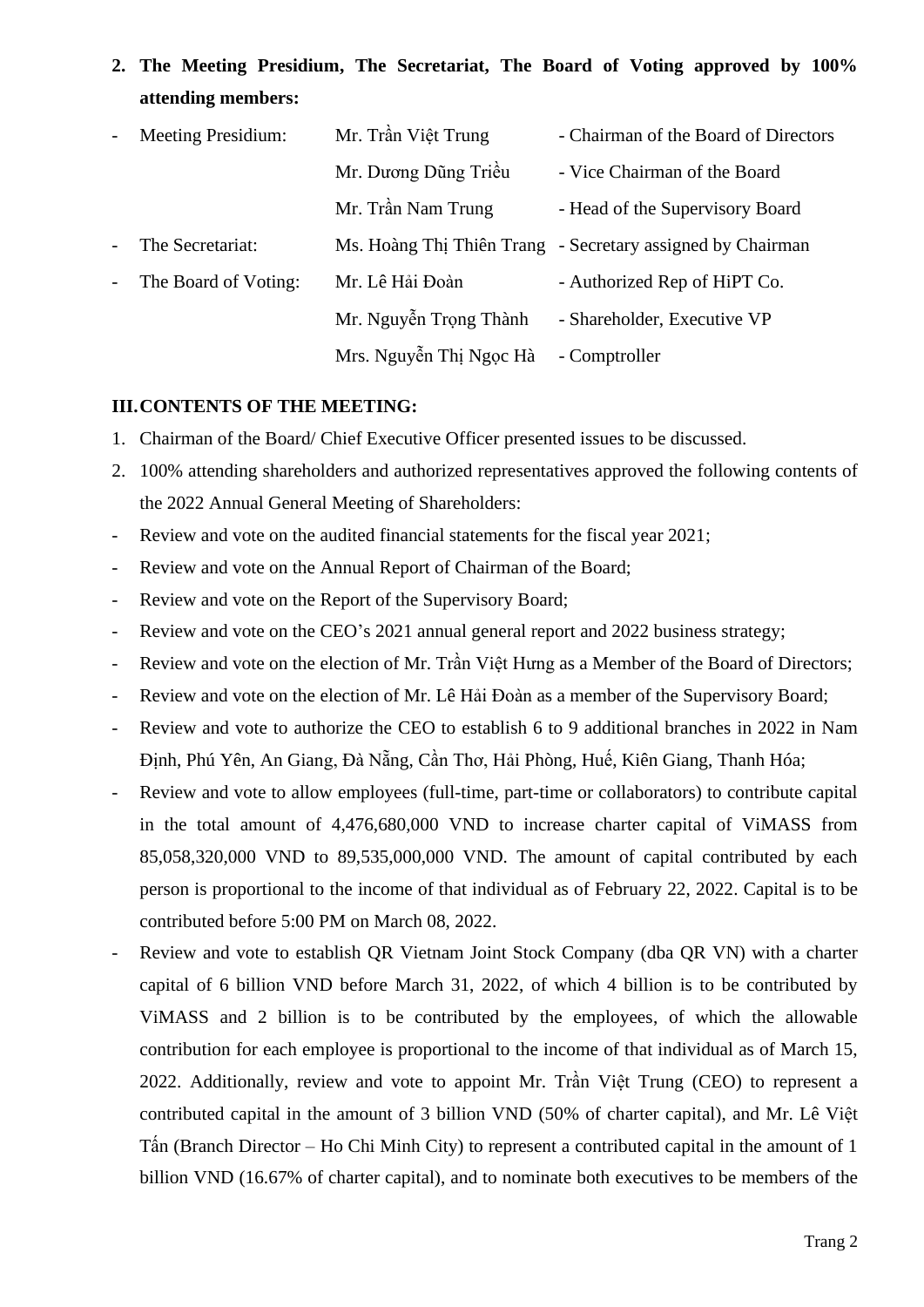Board of Directors. Furthermore, review and vote to allow QR VN to invest, to form joint ventures, and to associate with Ministries, Sectors, Provinces, Cities, domestic and foreign units to deploy similar services or to assist or to cooperate with ViMASS in accordance with the laws and without the use of ViMASS's current licenses.

- 3. Review and vote to allow foreign investors to purchase shares and contribute not more than 10% of ViMASS charter capital, with purchase price of 1 (one) common share at par value of 10,000 VND to be not less than 80,000 VND if the contribution is executed before 5:00 PM on May 31, 2022, and not less than 100,000 VND if the contribution is executed before 5:00 PM on September 30, 2022. Consulting fee to be paid is equal to 3.5% of the actual amount contributed. Foreign shareholders owning more than 5% of ViMASS's total charter capital are entitled to appoint 1 (one) representative to join the Board of Directors. Capital surplus is to be used to reduce the accumulated loss in accordance with legal regulations so that ViMASS can meet the eligibility criteria for public offering of shares in Vietnam or abroad.
- 4. The shareholders' council proceeded to vote on the above contents.
- 5. Reviewed and voted on the Minutes of the Annual General Meeting of Shareholder.

### **IV.VOTING RESULTS**

After voting, the voting results are as follows:

| No.            | <b>Voting Content</b>                                                                           | % Approvals<br>as compared<br>to total capital | $\frac{0}{0}$<br><b>Rejections</b> | $\frac{0}{0}$<br>Neutral/<br><b>Undecided</b> |
|----------------|-------------------------------------------------------------------------------------------------|------------------------------------------------|------------------------------------|-----------------------------------------------|
| $\mathbf{1}$   | Approving<br>audited<br>financial<br>the<br>statements for the fiscal year 2021                 | 83.26%                                         |                                    |                                               |
| $\overline{2}$ | Approving the Report of the Board of<br><b>Directors</b>                                        | 83.26%                                         |                                    |                                               |
| 3              | Approving the Report of the Supervisory<br>Board                                                | 83.26%                                         |                                    |                                               |
| $\overline{4}$ | CEO's<br>2021<br>Approving<br>the<br>annual<br>general report and 2022 business strategy        | 83.26%                                         |                                    |                                               |
| 5              | Approving the election of Mr. Tran Viet<br>Hung as a Member of the Board of<br><b>Directors</b> | 83.26%                                         |                                    |                                               |
| 6              | Approving the election of Mr. Lê Hải<br>Doàn as a member of the Supervisory<br>Board            | 83.26%                                         |                                    |                                               |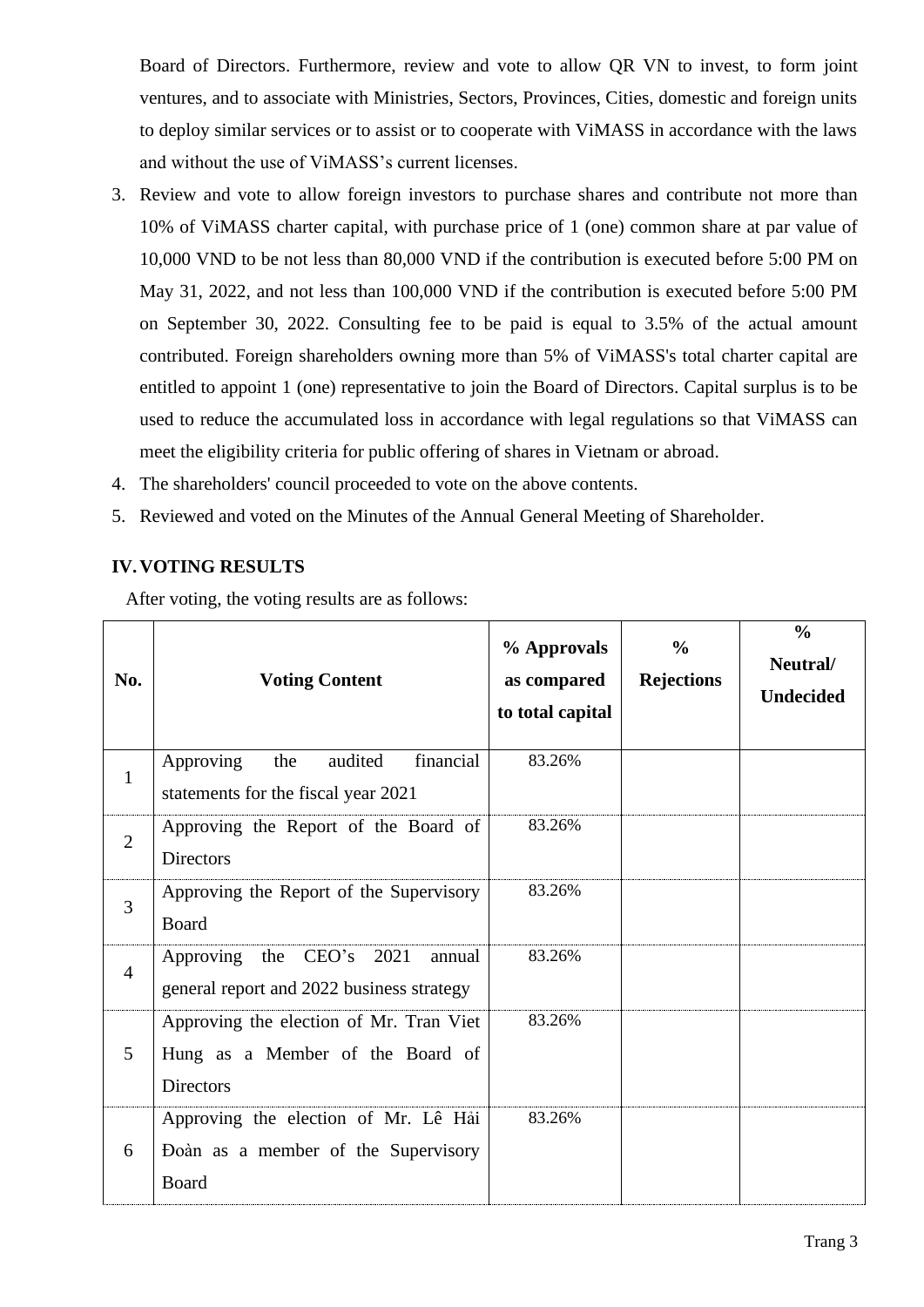|   | authorize<br>Agreeing to<br>the CEO<br>to   |        |  |
|---|---------------------------------------------|--------|--|
| 7 | establish 6 to 9 additional branches in     |        |  |
|   | 2022 in Nam Định, Phú Yên, An Giang,        | 83.26% |  |
|   | Đà Nẵng, Cần Thơ, Hải Phòng, Huế, Kiên      |        |  |
|   | Giang, Thanh Hóa;                           |        |  |
|   | Agreeing to allow employees (salaried or    |        |  |
|   | collaborators) to contribute capital in the |        |  |
|   | total amount of 4,476,680,000 VND to        |        |  |
|   | increase charter capital of ViMASS from     |        |  |
| 8 | 85,058,320,000 VND to 89,535,000,000        |        |  |
|   | VND. The amount of capital contributed      | 83.26% |  |
|   | by each person is proportional to the       |        |  |
|   | income of that individual as of February    |        |  |
|   | 22, 2022. Capital is to be contributed      |        |  |
|   | before 5:00 PM on March 08, 2022.           |        |  |
|   | Agreeing to establish QR Vietnam Joint      |        |  |
|   | Stock Company (QRVN) with a charter         |        |  |
|   | capital of 6 billion VND before March 31,   |        |  |
|   | 2022, of which 4 billion is to be           |        |  |
|   | contributed by ViMASS and 2 billion is to   |        |  |
|   | be contributed by the employees, of which   |        |  |
|   | the allowable contribution for each         |        |  |
|   | employee is proportional to the income of   |        |  |
|   | that individual as of March 15, 2022.       | 83.26% |  |
|   | Additionally, agreeing to appoint Mr.       |        |  |
| 9 | Trần Việt Trung (CEO) to represent a        |        |  |
|   | contributed capital in the amount of 3      |        |  |
|   | billion VND (50% of charter capital), and   |        |  |
|   | Mr. Lê Việt Tấn (Branch Director - Ho       |        |  |
|   | Chi Minh City) to represent a contributed   |        |  |
|   | capital in the amount of 1 billion VND      |        |  |
|   | (16.67% of charter capital), and to         |        |  |
|   | nominate both executives to be members      |        |  |
|   | of the Board of Directors. Furthermore,     |        |  |
|   | agreeing to allow QR VN to invest, to       |        |  |
|   | form joint ventures, and to associate with  |        |  |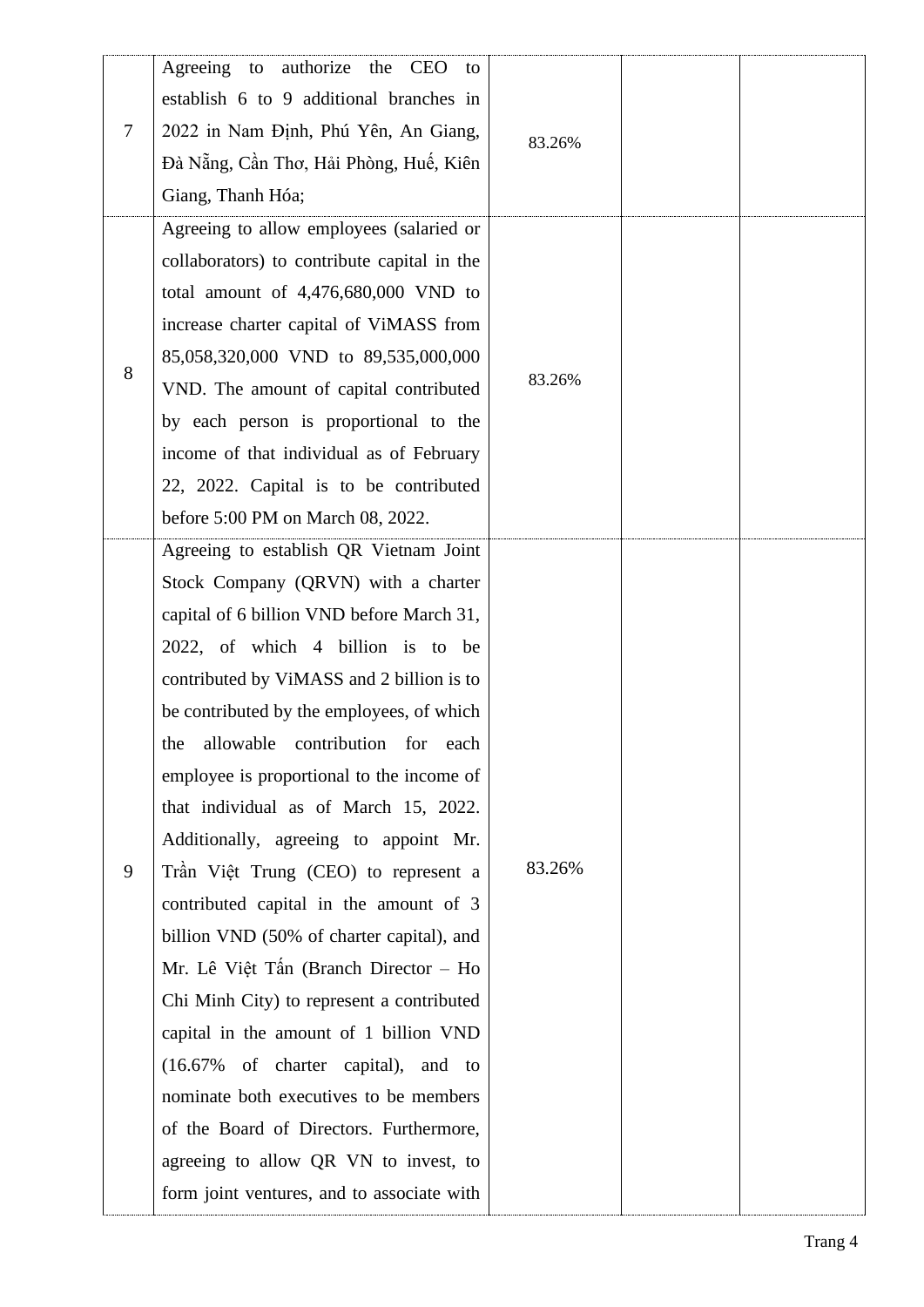|    | Ministries, Sectors, Provinces, Cities,<br>domestic and foreign units to deploy<br>similar services or to assist or to cooperate<br>with ViMASS in accordance with the<br>laws and without the use of ViMASS's<br>current licenses.                                                                                                                                                                                                                                                                                                                                                                                                                                                                                                                                                                                                                                                                                  |        |  |
|----|----------------------------------------------------------------------------------------------------------------------------------------------------------------------------------------------------------------------------------------------------------------------------------------------------------------------------------------------------------------------------------------------------------------------------------------------------------------------------------------------------------------------------------------------------------------------------------------------------------------------------------------------------------------------------------------------------------------------------------------------------------------------------------------------------------------------------------------------------------------------------------------------------------------------|--------|--|
| 10 | Agreeing to allow foreign investors to<br>purchase shares and contribute not more<br>than 10% of ViMASS charter capital, with<br>purchase price of 1 (one) common share at<br>par value of 10,000 VND to be not less<br>than 80,000 VND if the contribution is<br>executed before 5:00 PM on May 31,<br>$2022$ , and not less than $100,000$ VND if<br>the contribution is executed before 5:00<br>PM on September 30, 2022. Consulting<br>fee to be paid is equal to 3.5% of the<br>contributed.<br>actual<br>amount<br>Foreign<br>shareholders owning more than 5% of<br>ViMASS's total charter capital are entitled<br>to appoint 1 (one) representative to join<br>the Board of Directors. Capital surplus is<br>to be used to reduce the accumulated loss<br>in accordance with legal regulations so<br>that ViMASS can meet the eligibility<br>criteria for public offering of shares in<br>Vietnam or abroad. | 83.26% |  |

## **V. DECISIONS APPROVED BY THE GENERAL MEETING OF SHAREHOLDERS OF VIETNAM MOBILE BACKGROUND SERVICES JOINT STOCK COMPANY:**

**Decision 1:** Approved the audited financial statements for the fiscal year 2021

**Decision 2:** Approved the Report of the Board of Directors

**Decision 3:** Approved the Report of the Supervisory Board

**Decision 4:** Approved the CEO's 2021 annual general report and 2022 business strategy

**Decision 5:** Approved the election of Mr. Tran Viet Hung as a Member of the Board of Directors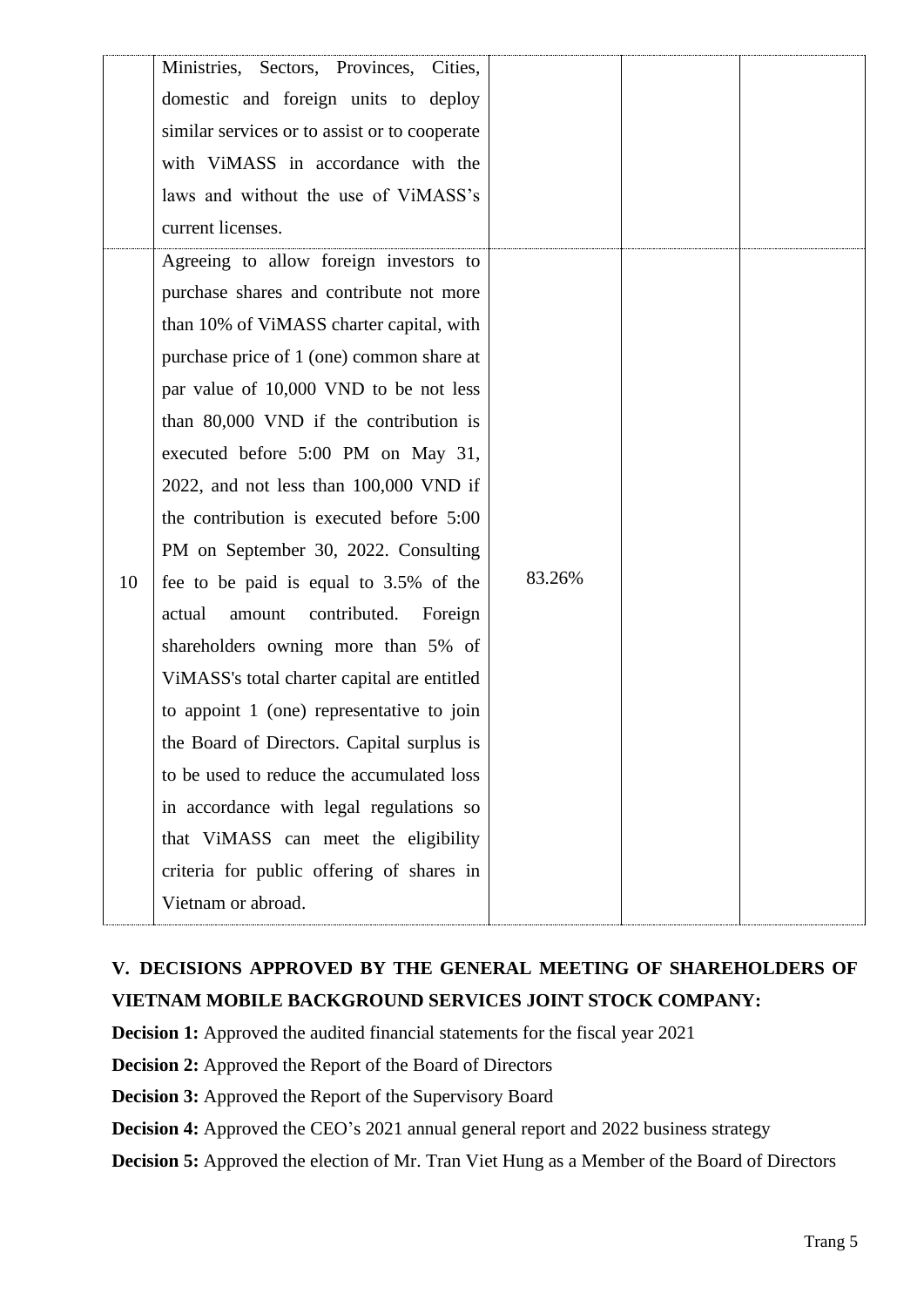**Decision 6:** Approved the election of Mr. Lê Hải Đoàn as a member of the Supervisory Board **Decision 7:** Agreed to authorize the CEO to establish 6 to 9 additional branches in 2022 in Nam Định, Phú Yên, An Giang, Đà Nẵng, Cần Thơ, Hải Phòng, Huế, Kiên Giang, Thanh Hóa;

**Decision 8:** Agreed to allow employees (salaried or collaborators) to contribute capital in the total amount of 4,476,680,000 VND to increase charter capital of ViMASS from 85,058,320,000 VND to 89,535,000,000 VND. The amount of capital contributed by each person is proportional to the income of that individual as of February 22, 2022. Capital is to be contributed before 5:00 PM on March 08, 2022.

**Decision 9:** Agreed to establish QR Vietnam Joint Stock Company (dba QRVN) with a charter capital of 6 billion VND before March 31, 2022, of which 4 billion is to be contributed by ViMASS and 2 billion is to be contributed by the employees, of which the allowable contribution for each employee is proportional to the income of that individual as of March 15, 2022. Additionally, agreed to appoint Mr. Trần Việt Trung (CEO) to represent a contributed capital in the amount of 3 billion VND (50% of charter capital), and Mr. Lê Việt Tấn (Branch Director – Ho Chi Minh City) to represent a contributed capital in the amount of 1 billion VND (16.67% of charter capital), and to nominate both executives to be members of the Board of Directors. Furthermore, agreed to allow QR VN to invest, to form joint ventures, and to associate with Ministries, Sectors, Provinces, Cities, domestic and foreign units to deploy similar services or to assist or to cooperate with ViMASS in accordance with the laws and without the use of ViMASS's current licenses.

**Decision 10:** Agreed to allow foreign investors to purchase shares and contribute not more than 10% of ViMASS charter capital, with purchase price of 1 (one) common share at par value of 10,000 VND to be not less than 80,000 VND if the contribution is executed before 5:00 PM on May 31, 2022, and not less than 100,000 VND if the contribution is executed before 5:00 PM on September 30, 2022. Consulting fee to be paid is equal to 3.5% of the actual amount contributed. Foreign shareholders owning more than 5% of ViMASS's total charter capital are entitled to appoint 1 (one) representative to join the Board of Directors. Capital surplus is to be used to reduce the accumulated loss in accordance with legal regulations so that ViMASS can meet the eligibility criteria for public offering of shares in Vietnam or abroad.

#### **VI.APPROVED MINUTES OF THE GENERAL MEETING OF SHAREHOLDERS**

The shareholders listened to the Chairman of the Board of Directors reviewing the full text of this minutes and the resolutions of the meeting. 100% of the shareholders attending the meeting, and authorized representatives voted unanimously to approve this meeting minutes at 11:45 AM on February 22, 2022.